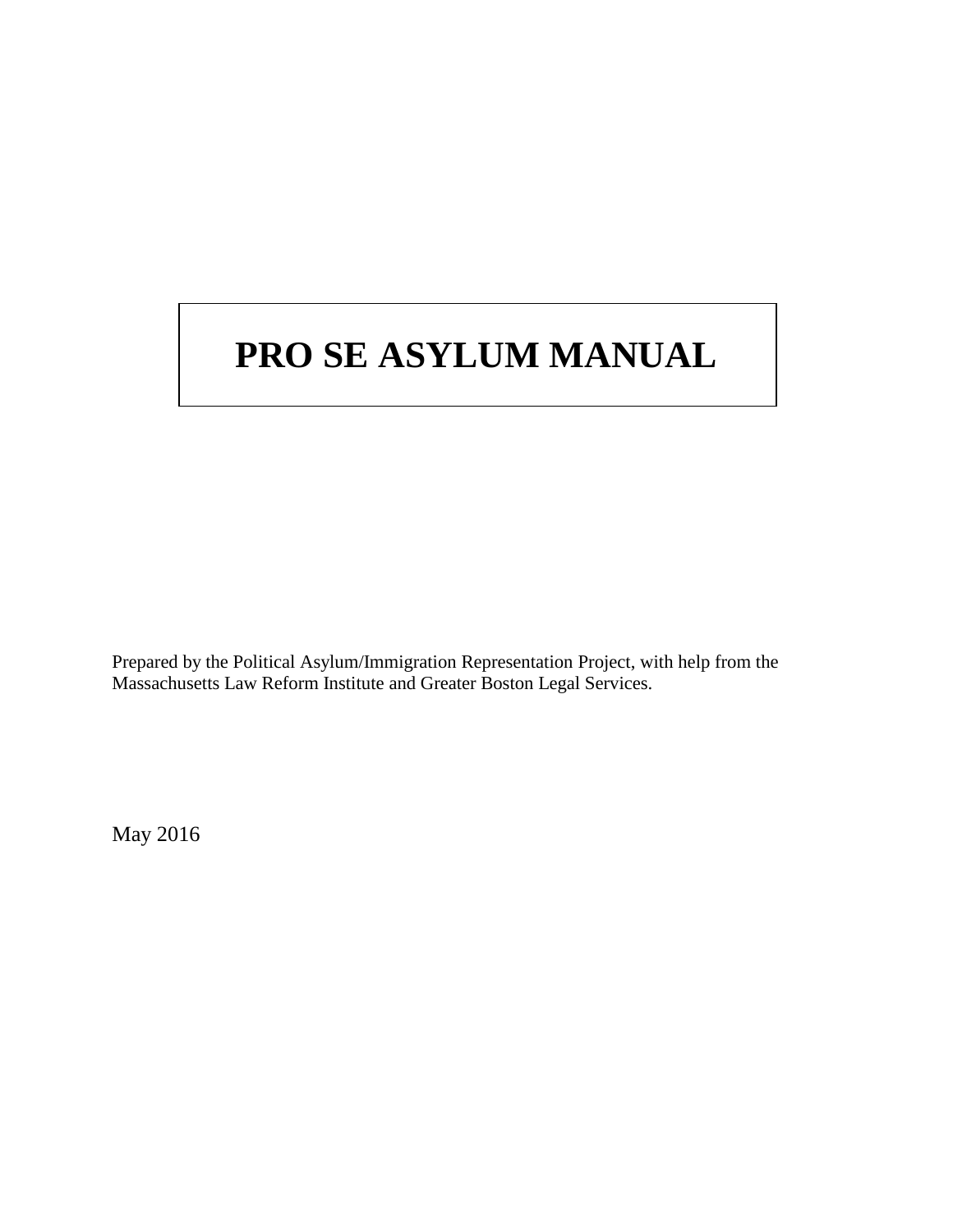# **INTRODUCTION**

This booklet explains how to prepare an application for asylum and withholding of removal. This is a complicated process, but this booklet is for people who do not have a lawyer to help them. In general, you may be eligible for asylum if you fear harm or have suffered harm in the past because:

- $\checkmark$  You belong to a particular race; or
- $\checkmark$  You practice a particular religion or refuse to practice a particular religion;
- $\checkmark$  You are of a particular nationality;
- $\checkmark$  You have a particular political opinion or belong to a group (e.g., opposition party) and are being harmed for your activities, or the person or group who wants to harm you believes that you have a particular political opinion;
- $\checkmark$  You have a characteristic which you cannot change, or should not be required to change. This characteristic is socially distinct; recognizable. For example, your ethnicity, your gender, sexual orientation, your tribal or clan group, or your family.

The harm you have suffered or fear you will suffer in the future can be threats, physical harm or other problems that put you at risk in your country. The person or group seeking to harm you may be the government or someone the government is unable or unwilling to control.

> **Tip:** If you want to apply for asylum, there is a one-year filing deadline. You must file for asylum **within one year** of arrival in the United States. See below to calculate the one year deadline. There are very limited exceptions to this rule.

If you fear harm in your country, but the harm is not for one of the five reasons listed above, you should not file an application for asylum. If you do file for asylum, you must answer the questions on the asylum application form completely and honestly. Anyone who makes false statements on his or her asylum application may be permanently barred from all benefits under the immigration law of the United States.

To apply for asylum, you must fill out Form I-589, which is called *Application for Asylum and for Withholding of Removal*. See the attached sample form I-589. You can obtain an I-589 from your local Citizenship and Immigration Services (CIS) office or from the website: http://www.uscis.gov.

Immigration must receive your asylum application WITHIN ONE YEAR of your arrival in the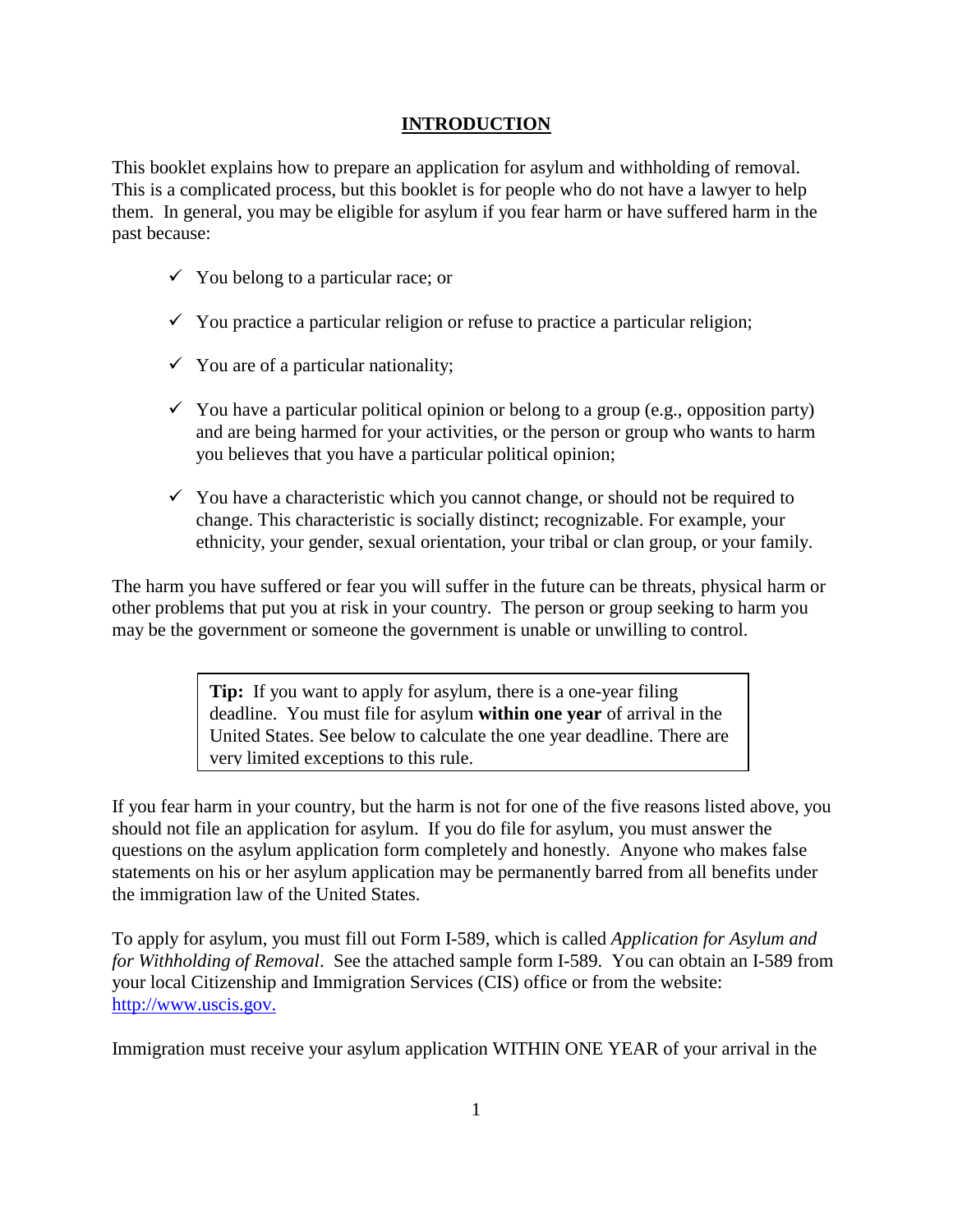United States. To calculate the one year deadline, start with your date of LAST arrival, add one year, and subtract one day. This is the date your application must be received by USCIS or the Immigration Court. For example, if you arrived in the United States on March 27, 2014, Immigration must receive your asylum application by March 26, 2015. If you fail to file within one year, you will not be allowed to do so later, unless you meet one of the very limited exceptions.

**Tip:** To determine the deadline when you must file, begin with your date of arrival, add one year, and subtract one day. That is the day when Immigration **must receive** the application. If you are before the Immigration Court, be sure to give your application to the judge before your one year deadline expires, even if the judge gives you a hearing date outside the one year. Inform the judge of your 1 year deadline.

# **STEP-BY-STEP GUIDE FOR FILING AN ASYLUM APPLICATION**

# **PREPARING THE DECLARATION**

**STEP 1. How to tell your story.** A declaration is your written statement which explains in detail why you left your country and why you are afraid to return. In filing for asylum, you are not required to write a declaration. It is a good idea to do so, however, since it will help you explain your case to the Asylum Officer or Immigration Judge deciding your case. To write a declaration, consider the suggestions below. Also, see Sample Declaration in Support of the Application for Asylum.

Declaration of [Your Name] in Support of Application for Asylum and Withholding of Removal

I, [your name], declare as follows:

1. My name is [your name]. I was born in [your country of birth ], and am a citizen there. I make this declaration in support of my application for asylum and withholding of removal in the United States.

2. I was born on [date of birth] in [city of birth]. My parents' names are [parents' names]. They live in [parents' address]. I have [number] brothers and sisters. They live in [brothers' and sisters' location].

3. I am married to [name of spouse]. We married in [date of marriage]. I have [number] children. They live in [children's addresses].

4. [Provide information on your background and schooling. Also, if you are politically active, discuss your beliefs and activities.]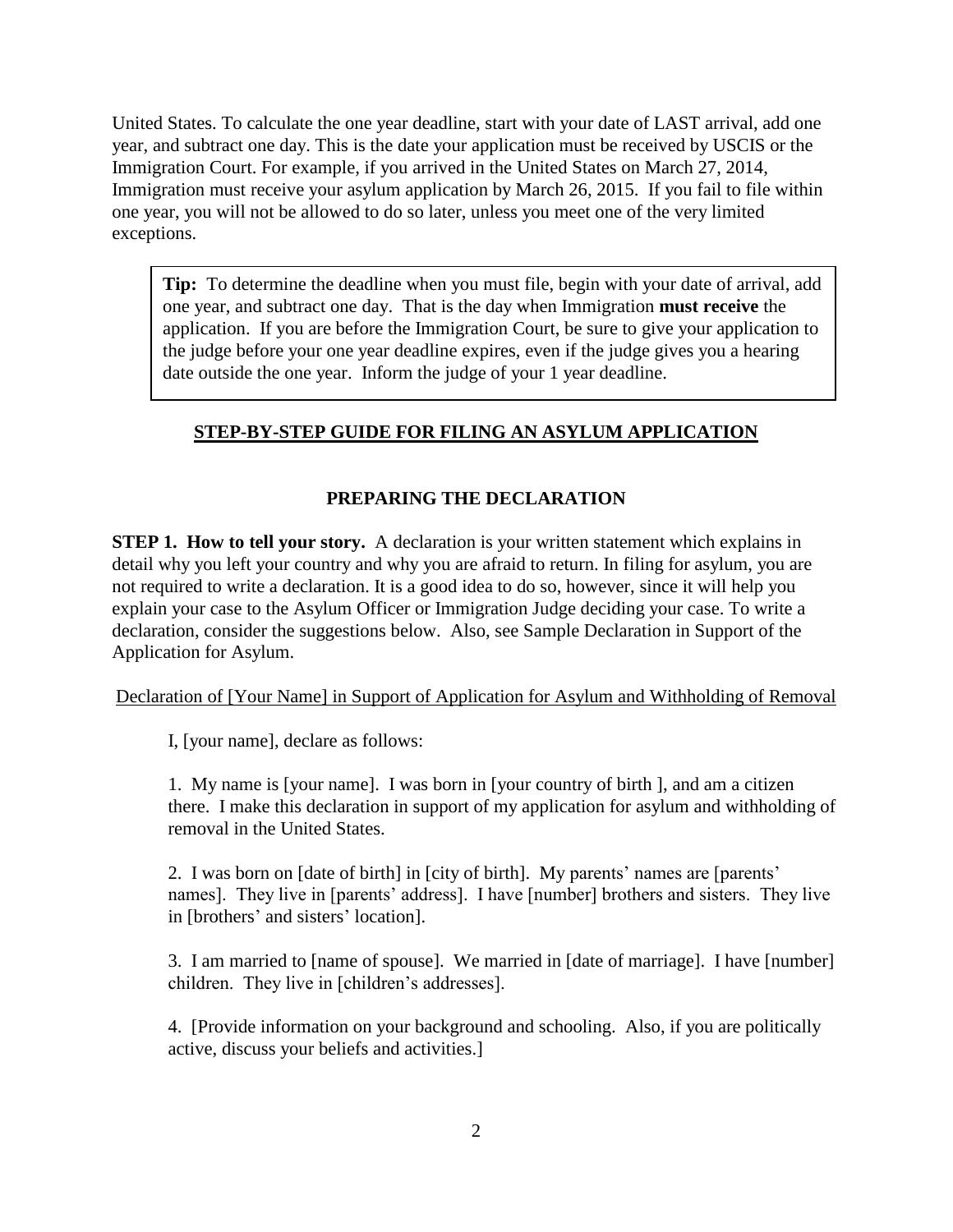5. [After that, explain everything about your life in your country that now makes you afraid to return there. Include any times you, your family members, co-workers or friends were harmed or threatened, as well as why, and what you think will happen if you go back.]

- Be sure to explain what happened to you. You should thoroughly explain any events which make you afraid. Include any times when the government or other person or group harmed or threatened you and why. Also explain any time when someone in a situation similar to you was harmed. For example, if you are afraid that the government will harm you because you belong to a particular family, you should explain every time that the government harmed anyone in your family. Provide as much detail about the harm against you. How were you harmed? By whom? What did the person(s) say? When did the harm occur? Why did it happen?
- If you cannot remember the exact date that something happened, do not guess. Instead, give the month or the year, or time of year, and state that you do not know the exact date. If you guess about a date and it later turns out to be wrong, the government may not believe that you are telling the truth.
- If the situation in your country has changed or there's a new ruler in power, explain why it is still not safe for you to go back.
- If you are afraid of a group or a person who is not part of the government, you should explain why your country cannot protect you. If you tried to get your government to protect you but could not, you should explain what efforts you made and what happened.

**Tip**: If you have been in the United States for more than one year, you should consult an immigration attorney before filing an application for asylum.

• You should also explain why you cannot move to another area of your country to live.

At the end of the declaration, write, "I declare under penalty of perjury under the laws of The United States that the foregoing is true and correct." Then sign the declaration and write the date.

# **HOW TO FILL OUT THE ASYLUM APPLICATION, FORM I-589**

**STEP 2. Filling out the Asylum Application Form.** Before you fill out the Application for Asylum and for Withholding of Removal (Form I-589), you should carefully read the instructions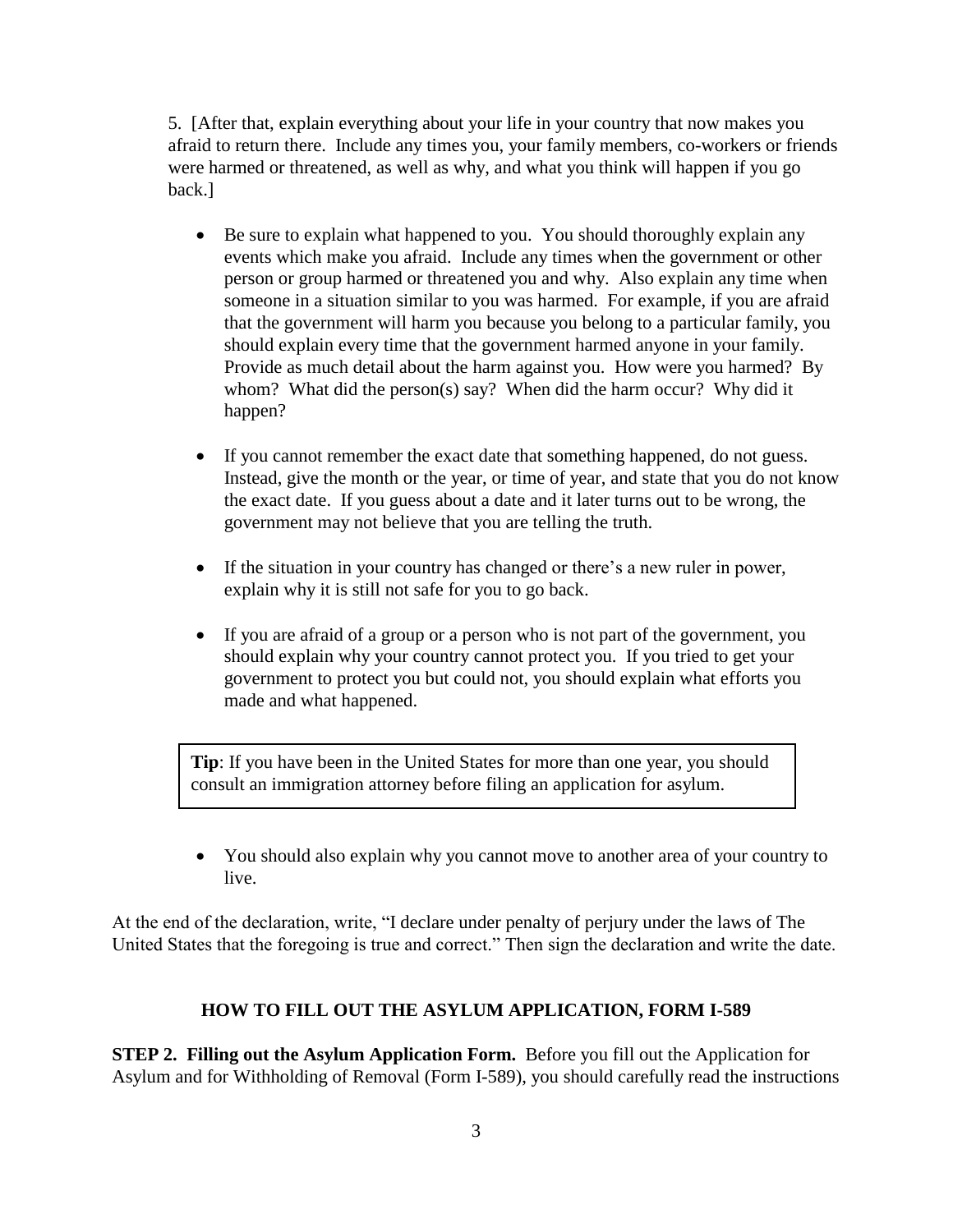attached to the form. The following will help you understand many of the questions on the form and how to answer them.

The asylum application is supposed to remain confidential.

It is important to fill out the I-589 completely; fill in all of the boxes on the form and answer all of the questions. If you live in New England, and are **not** in Immigration Court proceedings, file your application with the Vermont Service Center in St. Albans, Vermont, as explained below. (Those in removal proceedings must file directly with the Immigration Court, as explained below).

**Tip**: Fill in **all** the blanks. If you fail to answer even one question on the asylum application, Immigration will send the entire application back to you. To avoid this situation, make certain that you answer each question; if there is no answer or the question does not apply to you, then type "N/A" in the answer space. DO NOT leave any space blank.

#### **Part A: Provide Background Information**

#### **I-589, Part A.I. Information About You:**

**Questions 1-12:** Provide the requested background information.

**Questions 13 & 14:** If you were born in one country and have citizenship in another country, you will need to explain in your declaration why you are afraid or unable to return to both countries.

**Questions 15-16:** Provide information relating to your ethnicity and religion. If your asylum claim is based on race, nationality, ethnicity, or tribal membership, you can explain that in your declaration.

**Question 17:** Check the box that describes your situation. If the government started an immigration case against you in Immigration Court, you file your application for asylum with the Immigration Court. If the government has not started an immigration case against you, you file your application with the USCIS. If you are in the New England area, you send the application to the **Vermont Service Center** at the address listed in the "Mailing Your Asylum Application" section of this manual.

**Question 18-21:** List the exact dates of your arrivals in the United States. Remember, **y**ou have only one year from the date you arrived in the United States to apply for asylum. If you are filing for asylum more than one year after you arrived, you can still file for asylum if: (a) circumstances have changed in a way which affects your asylum case; or (b) extraordinary circumstances prevented you from filing within one year.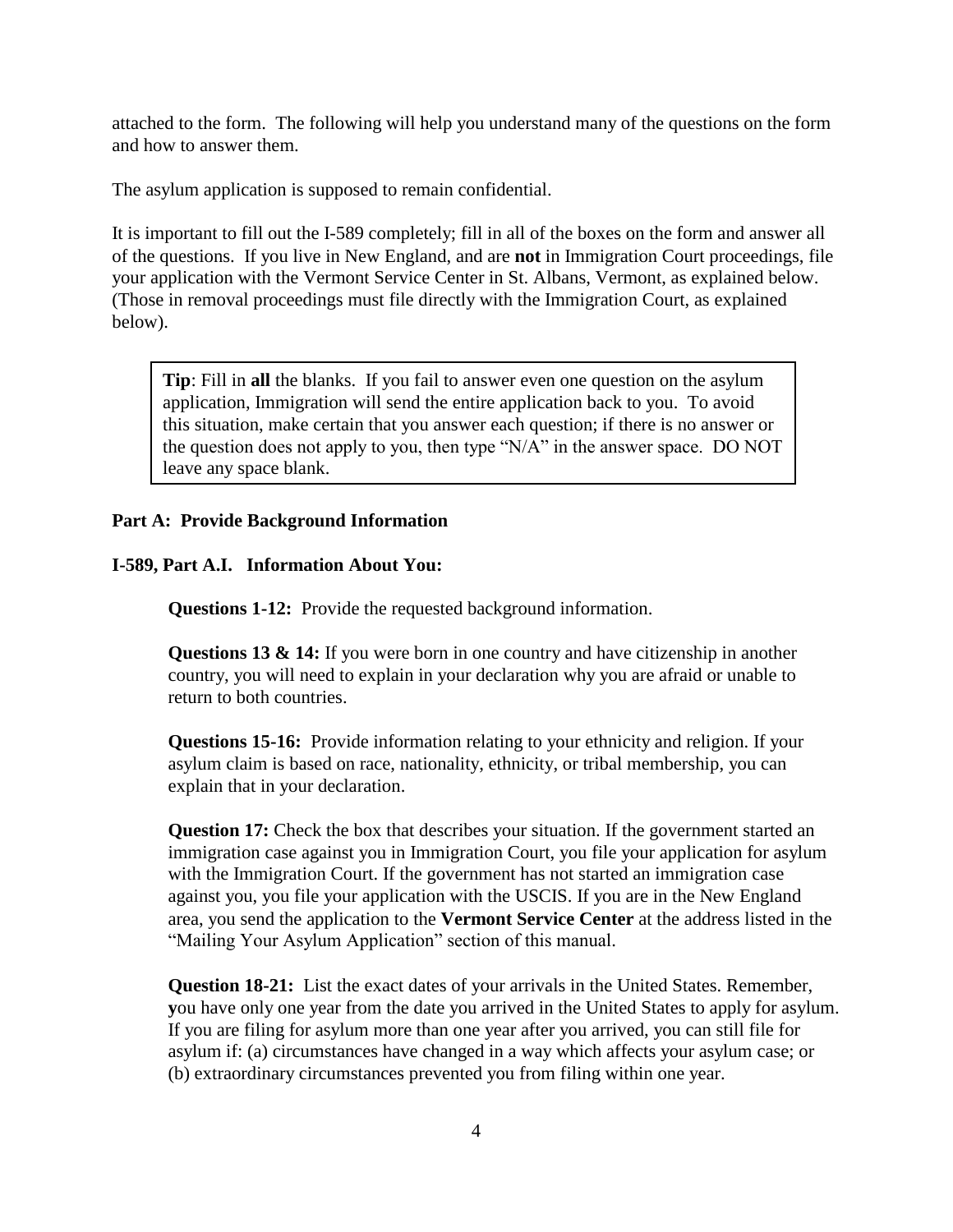**Questions 22-24:** Provide details about the languages you speak, including whether you speak English.

Part A. II. Information About Your Spouse and Children. List your spouse and all your children in your application, whether they are in the United States or not.

If your spouse and unmarried children are in the United States, they will also receive asylum if you are granted asylum. If they are not in the United States and you are granted asylum, you can file a Refugee/Asylee Relative Petition (Form I-730) for them, and they will be allowed to enter the United States as asylees.

> **Tip:** Be careful **to list all of your children**, even if they are married or 21 years of age or older. Married children or children 21 or older do not receive asylum automatically when their parent's application is approved, but a parent who later becomes a permanent resident or citizen may file for legal status. At that point, it could create problems if all the children were not listed on the asylum application.

**Part A. III. Information about Your Background.** This section requests information about previous addresses, education, employment, and information about your parents and siblings. Try to be as complete and accurate as possible. You do not need to write the exact day, if you only remember a month or year. If you estimate a date, write "estimate."

**Part B. Information About Your Application.** This is where you explain why you are seeking asylum. Include information about what happened to you and your family in the past which makes you afraid to return, why you or your family were harmed, and what you think will happen to you if you return.

Read each question carefully and answer it completely. Try to explain the facts of what happened to you, and try not to write general statements about the situation in your country. Explain what harm you suffered, by whom, where, why (try to recount what the person who hurt you said). Remember, your harm must be connected to one of the five (5) protected grounds explained above. If you cannot remember the exact date something happened, write what you do remember, like the month or year. If you do not remember the year, give an estimate.

If you write a declaration, you can explain all the details in your declaration. For the asylum application form, you can write a brief answer and then write: "See declaration for additional information."

**Question 1: Why are you applying for asylum or withholding of removal or withholding under the Convention Against Torture?**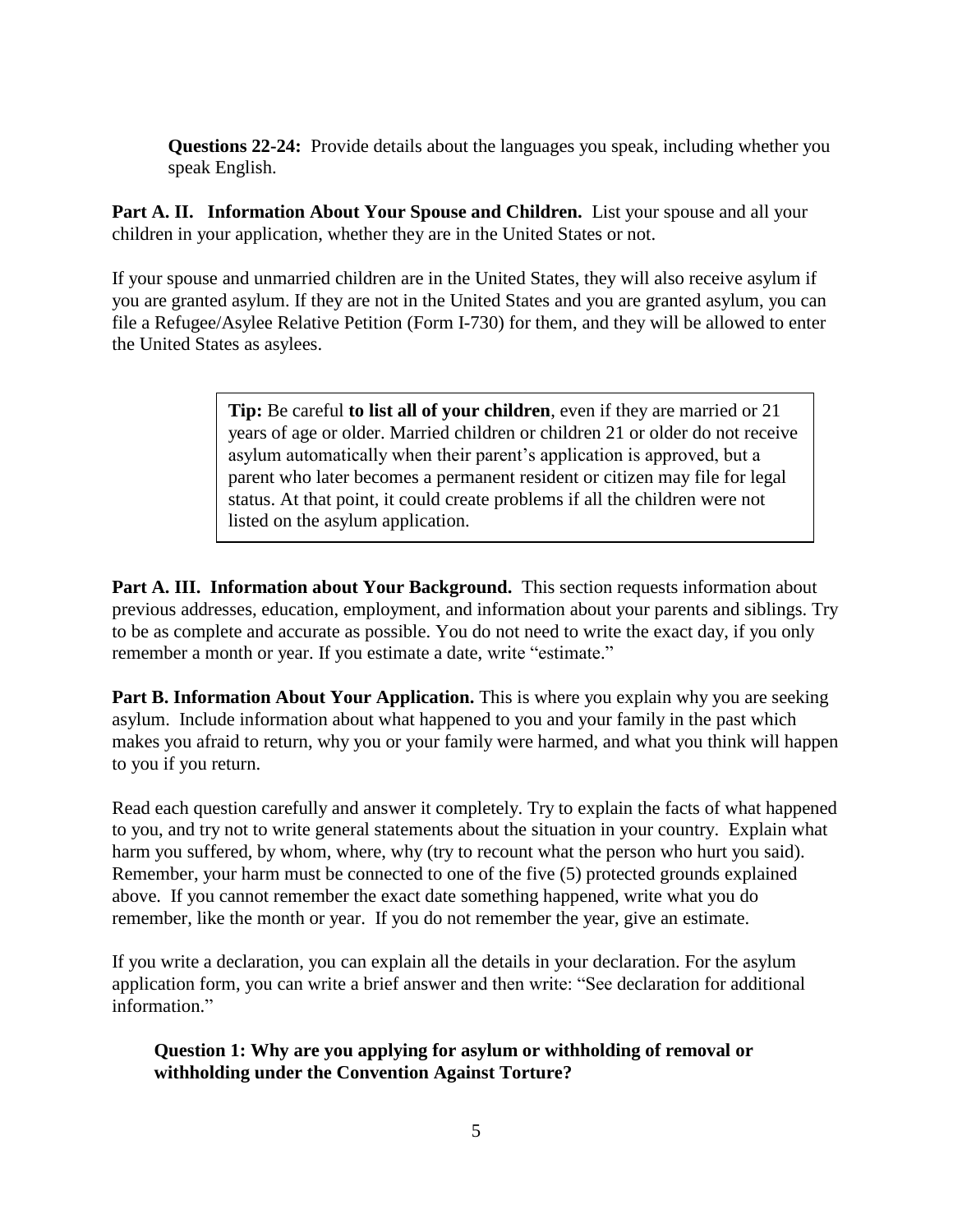Check all the boxes that apply to you, your family, friends or coworkers.

**Question 1A: If your family, close friends, or colleagues have experienced harm, explain in detailed and include the reasons for the harm**. Include information about the person or group responsible for causing the harm. Try to explain how what happened to you is related to one of the protected grounds (race, religion, nationality, political opinion, or membership in a particular social group). Explain what you think will happen to you if you return to your country. Write specific facts and not general statements, but don't write things that you are not sure about. It is difficult to change facts once you turn in your asylum application to Immigration. You can attach additional pages in your answer to each question, or you can attach a detailed declaration that has your complete story of why you left your country and why you are afraid to return.

**Question 1B: Do you fear harm or mistreatment if you return to your home country?** 

If you fear that you will be arrested, tortured, or killed, state that. Explain the person or group you fear and why you think they will harm you. You don't have to state the exact names of the people if you don't know their names. However, you do need to name the group or groups you fear. But be sure to explain why you are afraid to be returned back home.

In explaining what will happen to you, try to explain how the harm is tied to your race, nationality, ethnicity, religion, political opinion, gender, or membership in a social group.

**Question 2: Have you or your family members ever been accused, charged, arrested, detained, interrogated, convicted and sentenced, or imprisoned in any country other than the United States?** Check "yes" or "no" and then explain. Answer what is asked, with as much detail as possible. If you cannot remember when something happened, estimate the date, and state that it is an estimate. You can attach additional pages or a declaration. This question has two purposes:

(1) To see if any arrests or charges in your home country (by the police, military, security forces, or other people tied to the government) amount to past persecution or are evidence that the government is likely to harm you if you return to your country; and

(2) To see if you have committed a crime in your country or any other country that might bar you from asylum. The following terms may help you answer this question:

- $\checkmark$  What does "arrested" mean? Generally, you are considered to be arrested if you are taken into custody and detained for a period of time. While you would usually be taken to a police station, military barracks, jail or detention center, this is not necessary.
- $\checkmark$  In some cases you may be arrested and detained at your home or some other place. What does "detained" mean? Generally, you are considered to be detained if your movement is restricted. For example, if you are stopped for a brief period and questioned, such as at a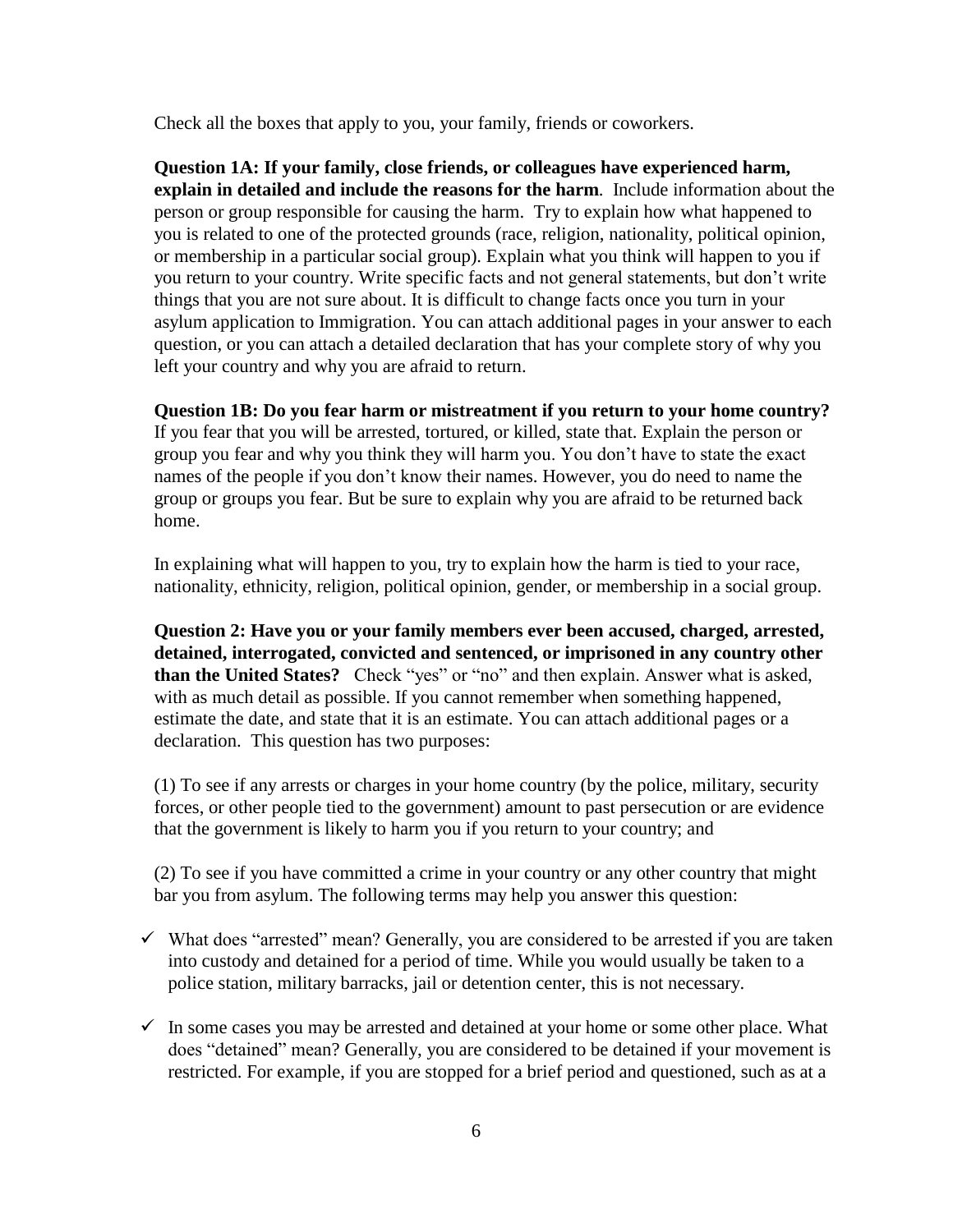road block, this could mean you were detained.

- $\checkmark$  What does "interrogated" mean? Generally, "interrogated" means "questioned." The interrogation does not need to include force or mistreatment.
- $\checkmark$  What does "convicted and sentenced" mean? This usually means you were found guilty and sentenced to prison for a crime. In some cases, being convicted and sentenced is persecution. For example, if a criminal conviction is used to punish someone for her political opinion or because she has violated an unfair rule, such as requiring her to act against her religious beliefs, this could be persecution. In other cases, a criminal conviction may prevent you from receiving asylum.
- $\checkmark$  What does "imprisoned" mean? This is generally means long-term detention. A person may be imprisoned whether or not she is charged or convicted of a crime, or sentenced.

**Question 3A: Have you or your family members ever belonged to or been associated with any organizations or groups in your home country, such as, but not limited to, a political party, student group, labor union, religious organization, military or paramilitary group, civil patrol, guerilla organization, ethnic group, human rights group, or the press or media?** Check "yes" or "no." If you claim that you will be harmed because of your activities with a particular organization or movement, it is important to explain those activities.

For example, if you are afraid that you will be harmed because of your political opinion and activities in opposition to your government, you must list any political organizations to which you belonged and what your role was in those organizations. Include news articles or reports that show other people who belonged to that organization were arrested or killed by the government. If you are not certain about the exact dates of your membership in an organization, give an estimated date and state that you are estimating.

**Tip:** If you belonged to a para-military or guerilla organization, or any armed group, you should consult an attorney before completing this application. Cases that involve giving material support to a terrorist organization are complicated and may result in denial of asylum. Also, anyone who has persecuted others is barred from receiving asylum.

**Question 3B: Do you or your family members continue to participate in any way in these organizations or groups?** Check "yes" or "no." If you checked "yes," give a detailed description of you or your family members' participation. List leadership positions held, types of activities and other participation with each group.

**Question 4: Are you afraid of being subjected to torture in your own country or any other country to which you may be returned?** This question relates to protection under the United Nations Convention Against Torture. This is a special law which prohibits the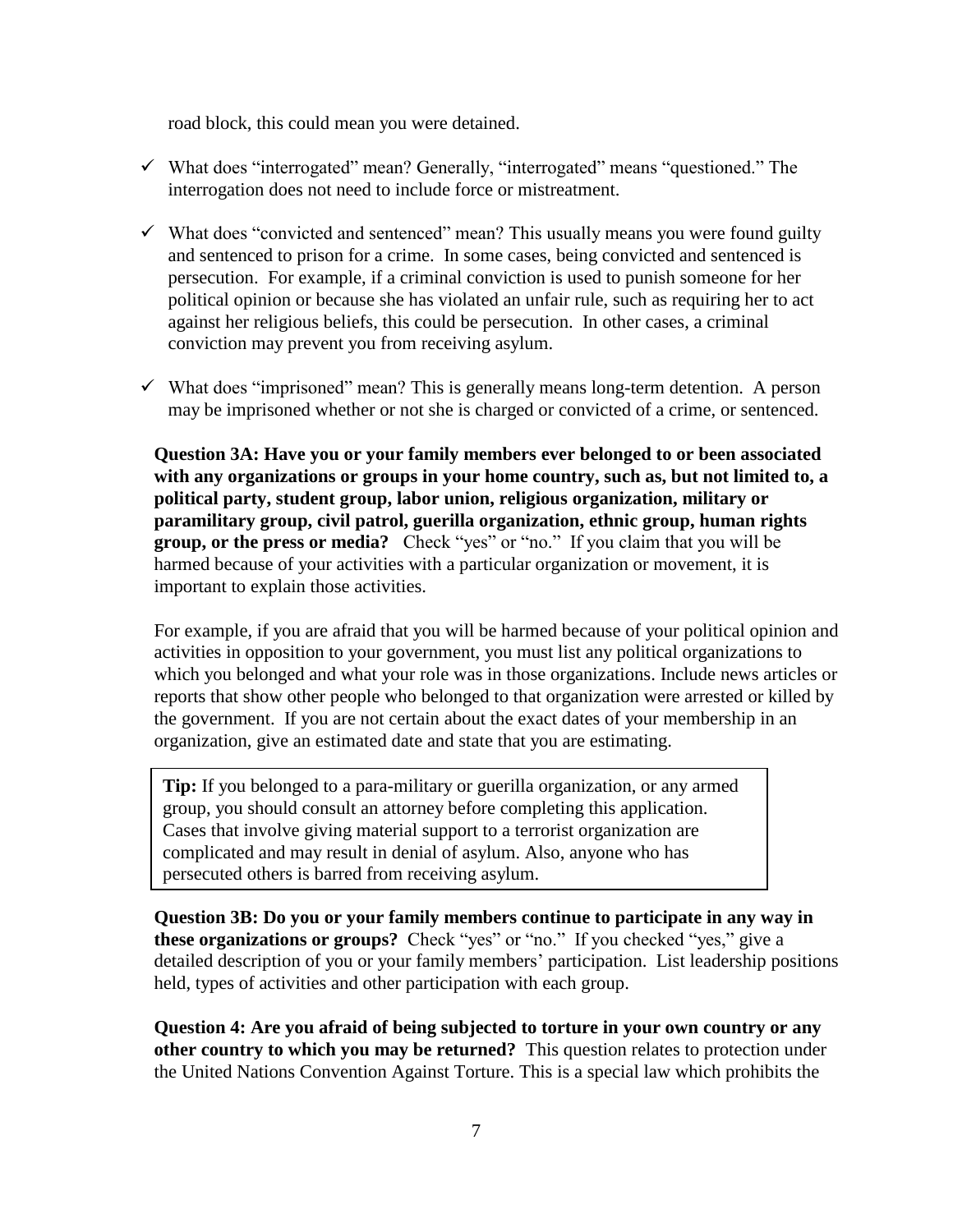United States government from returning anyone to a country where he or she would be in danger of being tortured by the government or with the government's acquiescence.

If you fear torture, explain in detail what you believe will happen to you, by whom, and why. If you were tortured in the past, explain what happened. The torture must be by the government or with the government's acquiescence. The torture does not have to be on account of race, nationality, political opinion, membership in a particular social group, or religion. There is no one-year filing deadline for Convention Against Torture claims.

Part C. Additional Information About Your Application. The questions in this section relate to situations where you may not be eligible for asylum. For example, even though you may have a well-founded fear of harm if you return to your country, you may not be eligible if you:

- (a) previously applied for asylum;
- (b) were firmly resettled in another country;
- (c) applied for or received lawful status in another country;

(d) participated in causing harm or suffering to any person because of his or her race, religion, nationality, membership in a particular social group or political opinion;

- (e) returned to your home country;
- (f) waited more than a year after you arrived in the United States to apply for asylum; or
- (g) committed certain types of crimes either in the United States or elsewhere.

**Tip:** If you answered "yes" to any of the questions in this section, consult an immigration attorney before filing your asylum application.

**Part D. Your Signature.** Before signing your application, you should review it carefully to make sure that all the information is as accurate as possible and that the entire form is complete. Do not leave any sections blank. In signing the form, you are swearing that what you have said is true. You can be punished for perjury if you knowingly include false information.

**Part E. Declaration of Person Preparing Form If Other Than Applicant, Spouse, Parent or Child.** Anyone who helps you complete the form should sign this section.

Part F & G. To Be Completed At Asylum Interview or Removal Hearing. Do not sign this section until you appear before an Asylum Officer or before an Immigration Judge.

**STEP 3. Provide Country Condition Research.** Background information about the human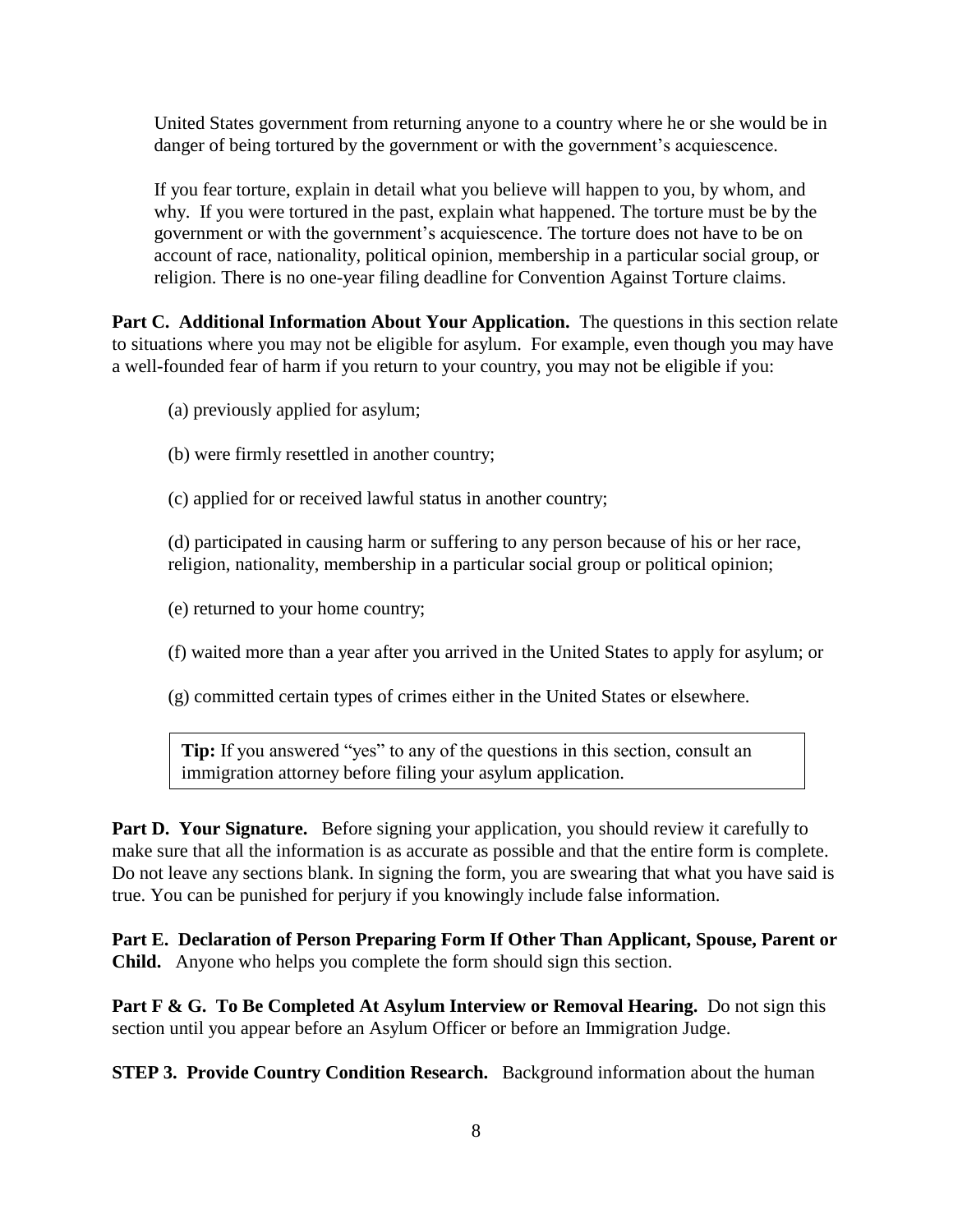rights situation in your country as well as information about events in your case is extremely important to assist the Asylum Officer or Immigration Judge in deciding your case.

You may send in articles from magazines, newspapers, books, human rights reports, or any other documents which help explain the situation in your country and why a person in your situation would fear returning. The internet is extremely helpful for gathering this documentation. Here is a short list of helpful websites where you can find information about your country, but there are many other places to search on the web:

- Department of State: [http://www.state.gov](http://www.state.gov/)
- U.S. Citizenship and Immigration Service: **http://uscis.gov**
- EOIR (Immigration Court and BIA): **http://www.usdoj.gov/eoir**
- United Nations High Commission for Refugees: **[http://www.unhcr.org/cgi](http://www.unhcr.org/cgi-bin/texis/vtx/rsd)[bin/texis/vtx/rsd](http://www.unhcr.org/cgi-bin/texis/vtx/rsd)**
- Human Rights Watch: **http://www.hrw.org**
- Amnesty International: **http://www.amnesty.org**
- Asylum Law: **http://www.asylumlaw.org**

**STEP 4. Provide passport style photograph.** You need to send one passport-size photograph with your asylum application. It must be a passport-style photograph. The photos must be free of shadows and contain no marks, splotches, or discolorations. Photos must have a white or offwhite background. Photos should not be retouched. With a pencil, lightly write your complete name and A # (Alien number), if known, on the back of the photograph. The photograph needs to be taken within the past 30 days.

**STEP 5. Make copies of your documents.** You should copy and submit any documents which help explain your case. What you file should include:

- The **original copy** of the I-589 *Application for Asylum and for Withholding of Removal* and **two copies.**
- $\checkmark$  The **original and a copy** of any documents which support the facts that you have described in your application or which help to explain conditions within your country. These documents can include:
	- a. Your declaration;
	- b. Declarations from other people who know your situation. For example, statements from family members or co-workers who were present when you were threatened or harmed will help to prove your case.
	- c. Expert Declarations from a doctor or medical worker or person who knows about the situation in your country and why you would be harmed if you return. It is not necessary for the expert to have personal knowledge about what happened to you.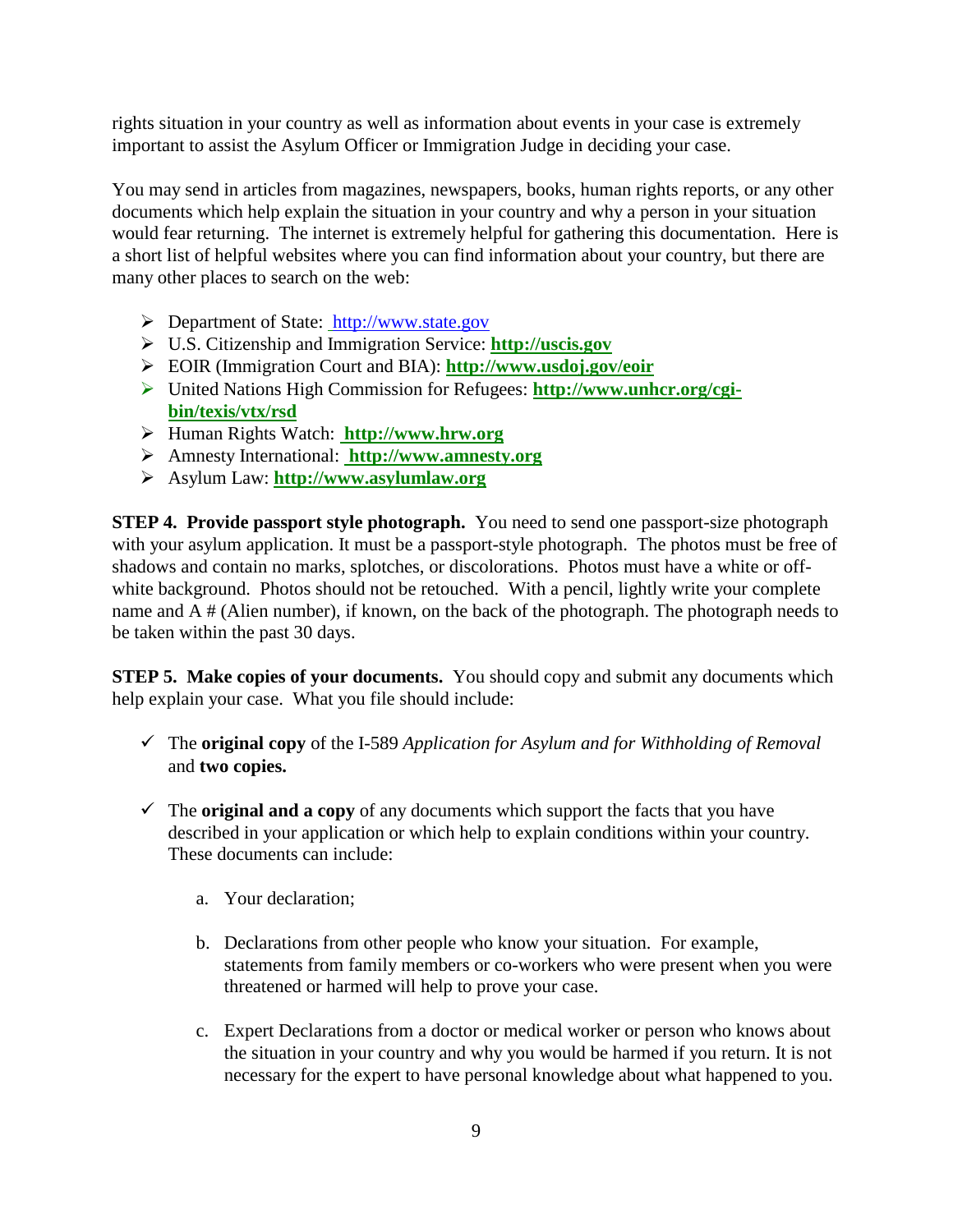- d. Background information about human rights conditions in your country and other country condition information, as explained above.
- e. Translations of any documents you included which are not in English.
- Two **copies** of your passport and three copies of any United States Immigration documents, such as an I-94 Departure Record.
- If filing for family members, include an extra **copy** of the application for each family member present in the U.S. Include a passport style photograph for each family member.
- Two **copies** of the passport and a **copy** of any United States Immigration documents, such as I-94 Departure Records **for each family member** included in your application.
- Two **copies** of your birth certificate.

to you.

**Tip:** Do not mail original identity cards, passports, birth certificates, I-94, etc., to USCIS or the Immigration Court. When you file your application, please include photocopies. Originals sent to Immigration will likely not be returned

**Foreign Documents:** If documents are in a foreign language, you must submit an English translation with a certificate of translation. The certificate of translation should look like this:

| <b>Certificate of Translation</b>                                                                                                                                                                                                                             |  |
|---------------------------------------------------------------------------------------------------------------------------------------------------------------------------------------------------------------------------------------------------------------|--|
| hereby state that I am fluent in the English and<br>languages, and am competent to translate from English to<br>and from _________________ to English, and that I have<br>translated the foregoing document fully and accurately to the best of my abilities. |  |
| Signed                                                                                                                                                                                                                                                        |  |
| Dated:                                                                                                                                                                                                                                                        |  |

# **MAILING YOUR ASYLUM APPLICATION**

**STEP 6. Mail your application and documents.** Once you have put your application together, you should mail it to the Immigration Service Center that handles cases from your area. If you live in **New England,** and you do not have a case against you in Immigration Court, send the package to the following address: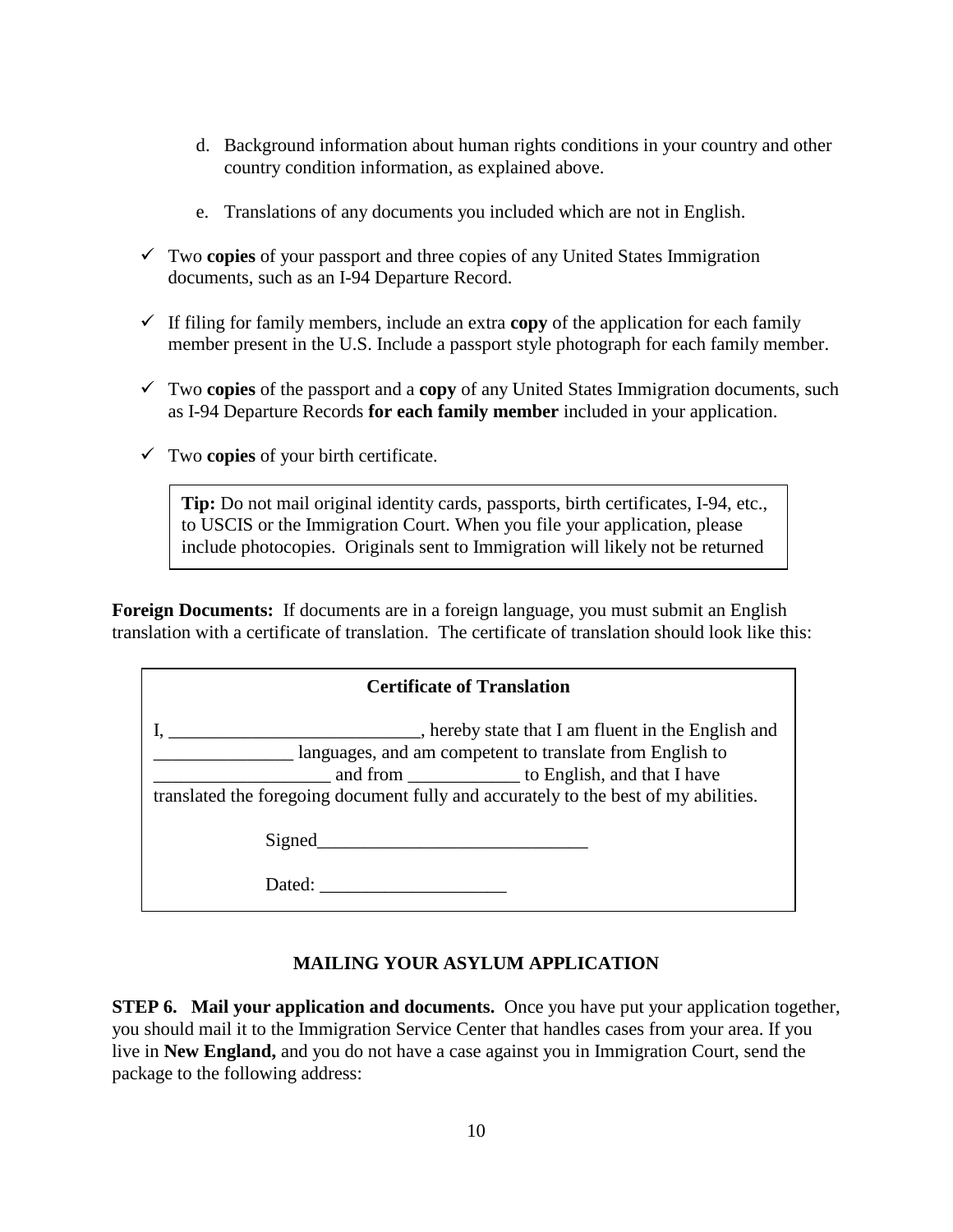Department of Homeland Security Vermont Service Center ATTN: ASYLUM 75 Lower Welden Street St. Albans, VT 05479-0001

If the government has started a case against you in Immigration Court, **file your asylum application in Immigration Court** at a hearing set by the Court. You CANNOT mail a copy of your application to the Immigration Court. The application must be filed at a hearing, in open court, before an immigration judge. The address and phone number for the Boston Immigration Court is:

> Boston Immigration Court Executive Office for Immigration Review John F. Kennedy Federal Building, Room 320 Government Center 15 New Sudbury Street Boston, MA 02203 Phone: 617-565-3080

#### **THE ASYLUM INTERVIEW** – **Asylum Office**

If you live in the New England area, have not been arrested by Immigration, and do not have a case in Immigration Court, mail your asylum application to the Vermont Service Center. It will be review for completeness. If it is not complete, the Vermont Service Center will return it to you. You **must correct it and mail it back** to Vermont as soon as possible (at most, within one month). If it is complete, you will receive a receipt notice. The Vermont Service Center will send it to the Newark Asylum Office.

Once you have filed a complete asylum application and the Vermont Service Center has accepted it, you will receive three notices:

- 1. Receipt notice this notice states that the asylum application has been received and accepted.
- 2. Appointment notice this notice sets the date, time and place for the asylum interview with an asylum officer in Boston.
- 3. Fingerprint notice this notice sets an appointment to have your fingerprints taken.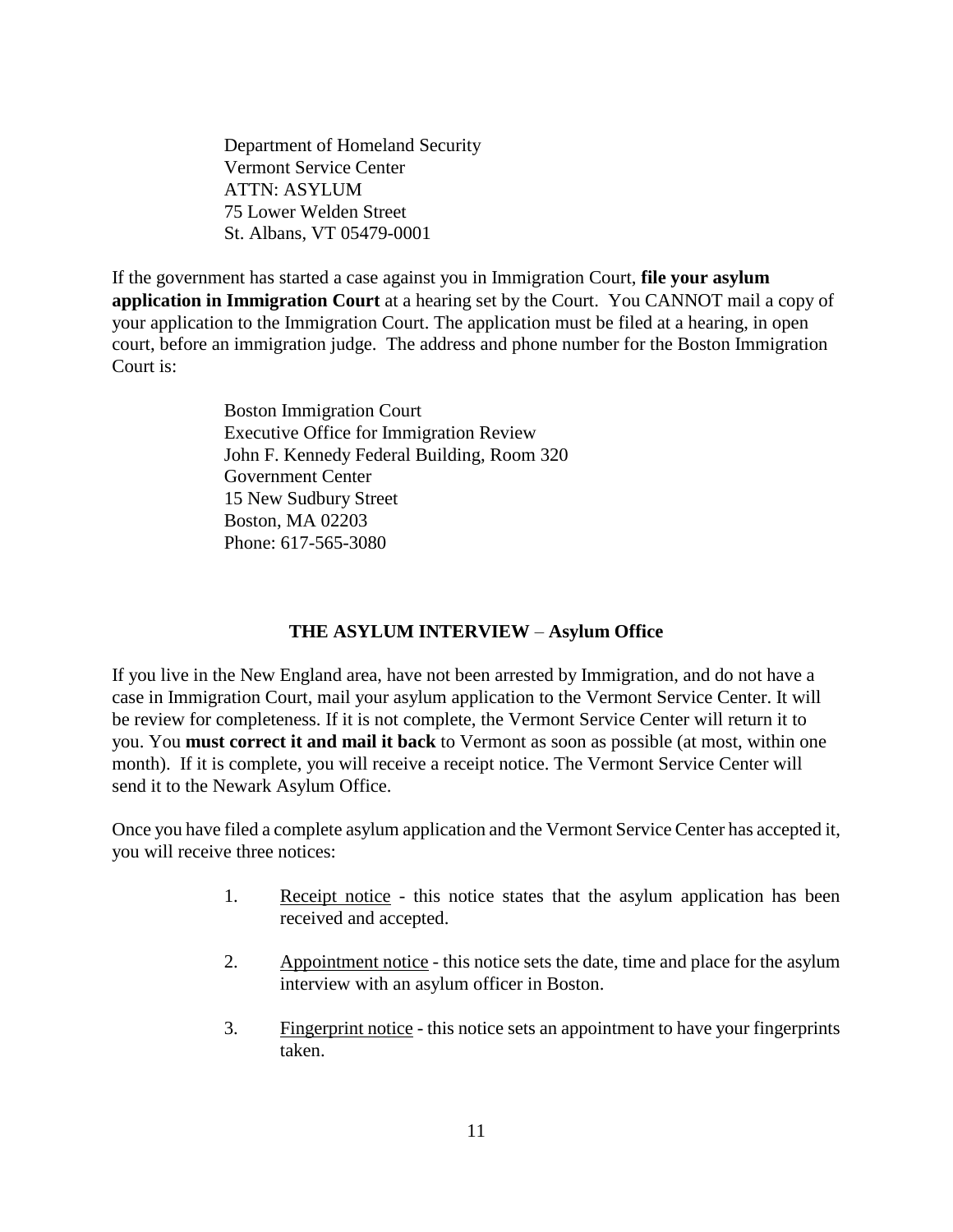**Interview Date.** When the Newark Asylum Office receives your application, the office will schedule an asylum interview in Boston. Usually, the Asylum Office will schedule the interview within several months after you file the asylum application. However, it might be sooner or later than that. At this time, there are severe delays at the Asylum Office and it is taking 2-3 years for an interview. You will receive a notice with the date, time and place of your interview.

**Reschedule Hearing Date:** If you need more time to prepare your case, make your request in writing (by fax or mail). Then call the Boston Asylum Sub-Office to confirm receipt and that the case has been rescheduled:

**Boston Asylum Sub-Office** 15 New Sudbury St., Room 600 Boston, MA 02203 (617) 565-9500 Fax: (617) 565-9507 Email : znkbostonsub-office@uscis.dhs.gov

In Boston, an Asylum Officer will conduct your interview at the John F. Kennedy Federal Building, 6<sup>th</sup> Floor, near the Government Center T-stop. The interview can last from 1-3 hours. The Asylum Officer will question you about the information and documents you have submitted. The Asylum Officer will give you the chance to add any information or any additional documents you have.

**Tip**: If you made any mistakes when filling out the asylum application, it is important to let the Asylum Officer know at the beginning of the interview and to correct the information.

**Originals of Documents.** When you appear for your asylum interview, make sure that you bring the originals of any documents with you so that the Asylum Officer can review the originals and compare them to the photocopies you submitted with your application

Interpreter. If you do not speak English fluently, you MUST bring an interpreter with you to the Asylum Officer interview. Make sure the interpreter speaks your language and English fluently. He or she must understand that his or her role is to interpret exactly what is said, without adding anything to what you say or trying to speak for you. If the interpreter makes mistakes or does not interpret what you say correctly, the Asylum Officer may think you are not telling the truth.

**Asylum Office Decision.** After the interview, the Asylum Officer will notify you of the decision. This will usually happen by letter. Sometimes, the Asylum Officer may tell you to come to the office at a certain date and time for the decision. If the Asylum Officer decides to grant asylum, you may receive a "recommended approval" or an "approval".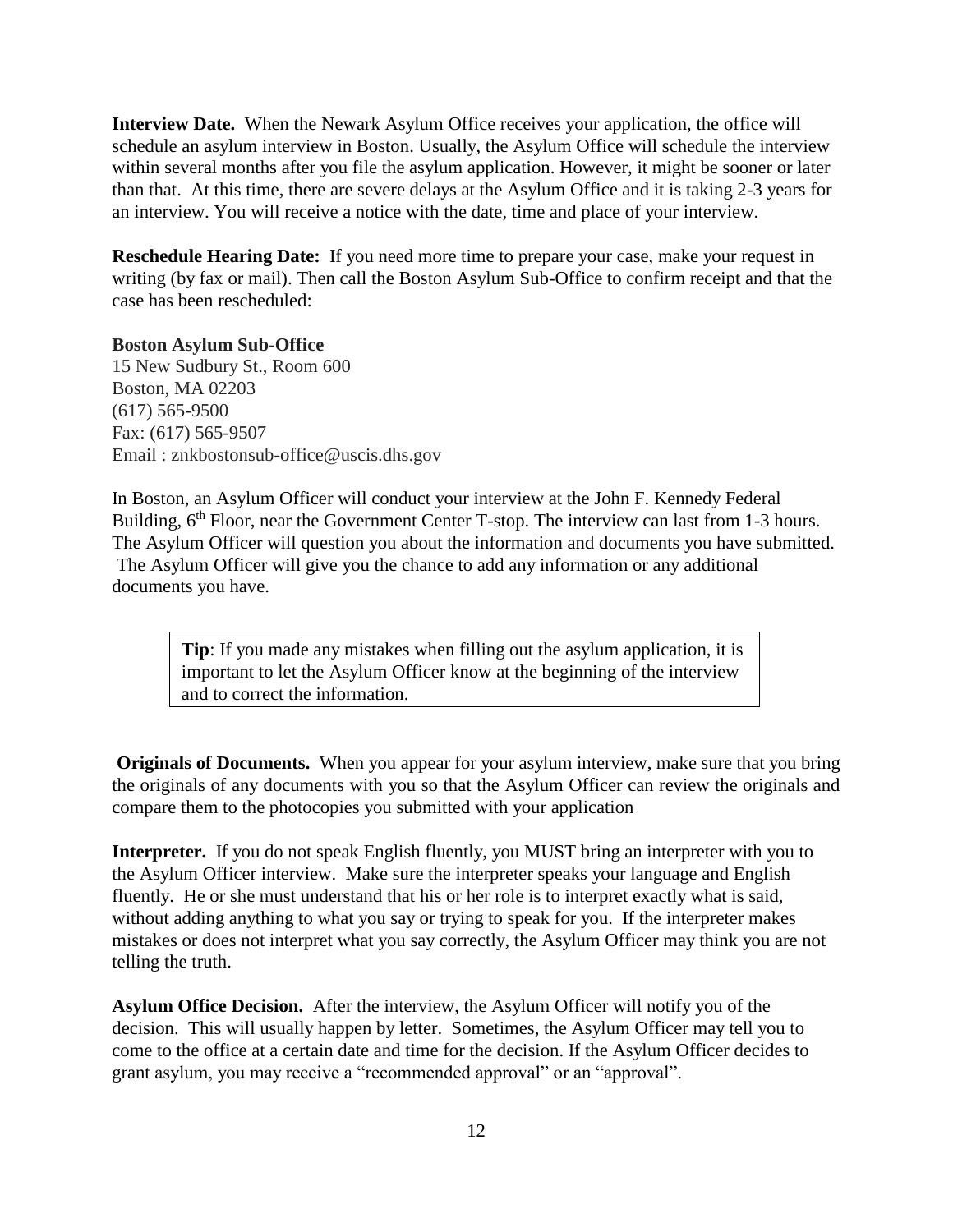- If you receive an **approval letter**, you have been granted asylum. One year from the date of your approval, you can file for lawful permanent resident status for a "green card."
- If you receive a **recommended approval**, it means that the Asylum Officer is waiting for your fingerprints to clear, showing that you do not have a criminal record. Once that clearance comes through, you will receive an approval letter.
- If the Asylum Officer decides not to grant your case, you will receive a **referral** letter, and a Notice to Appear before an Immigration Judge in Immigration Court. The Immigration Judge will hear your case and conduct a formal hearing where you can present your testimony and other witnesses and evidence on your case. If your case is referred to an immigration judge, you should immediately consult with an attorney.

## **THE ASYLUM HEARING – Immigration Court**

If you are in removal proceedings in Immigration Court, an Immigration Judge will decide your case. The Immigration Judges are part of the Executive Office for Immigration Review ("EOIR"), an agency of the Department of Justice.

The first hearing in Immigration Court is the **Master Calendar** hearing. At this hearing, you will answer the government's charges against you that you are removable from the United States. Applying for asylum is a defense to removal. You will tell the judge about applications for relief from removal that you might be applying for, such as asylum, withholding of removal, relief under the Torture Convention, cancellation of removal, adjustment of status, and voluntary departure. The government's trial attorney will be arguing that you should be deported based on the grounds of removal that are listed in the Notice to Appear (Form I-862).

The judge will have several cases set at the same time for Master Calendar hearings since each hearing is short. The hearing itself will likely last several minutes but you might have to wait a long time before your case is called. When the clerk calls your case, you will take a seat at the table in front of the judge (unless you are in detention and appearing by tele-video). The court will provide an interpreter if you do not speak English.

- $\checkmark$  At the Master Calendar hearing, the Immigration Judge will make sure that you were served with the Notice to Appear (I-862) and the list of free legal services.
- $\checkmark$  The Immigration Judge will ask you to respond to the charges of removability in the Notice to Appear.
- $\checkmark$  The Immigration Judge will ask if you would like to time to find an attorney.

If the Immigration Judge finds that you do not have the right to remain in the U.S., he or she will allow you to apply for relief from removal, such as asylum, withholding of removal, Torture Convention relief, and voluntary departure.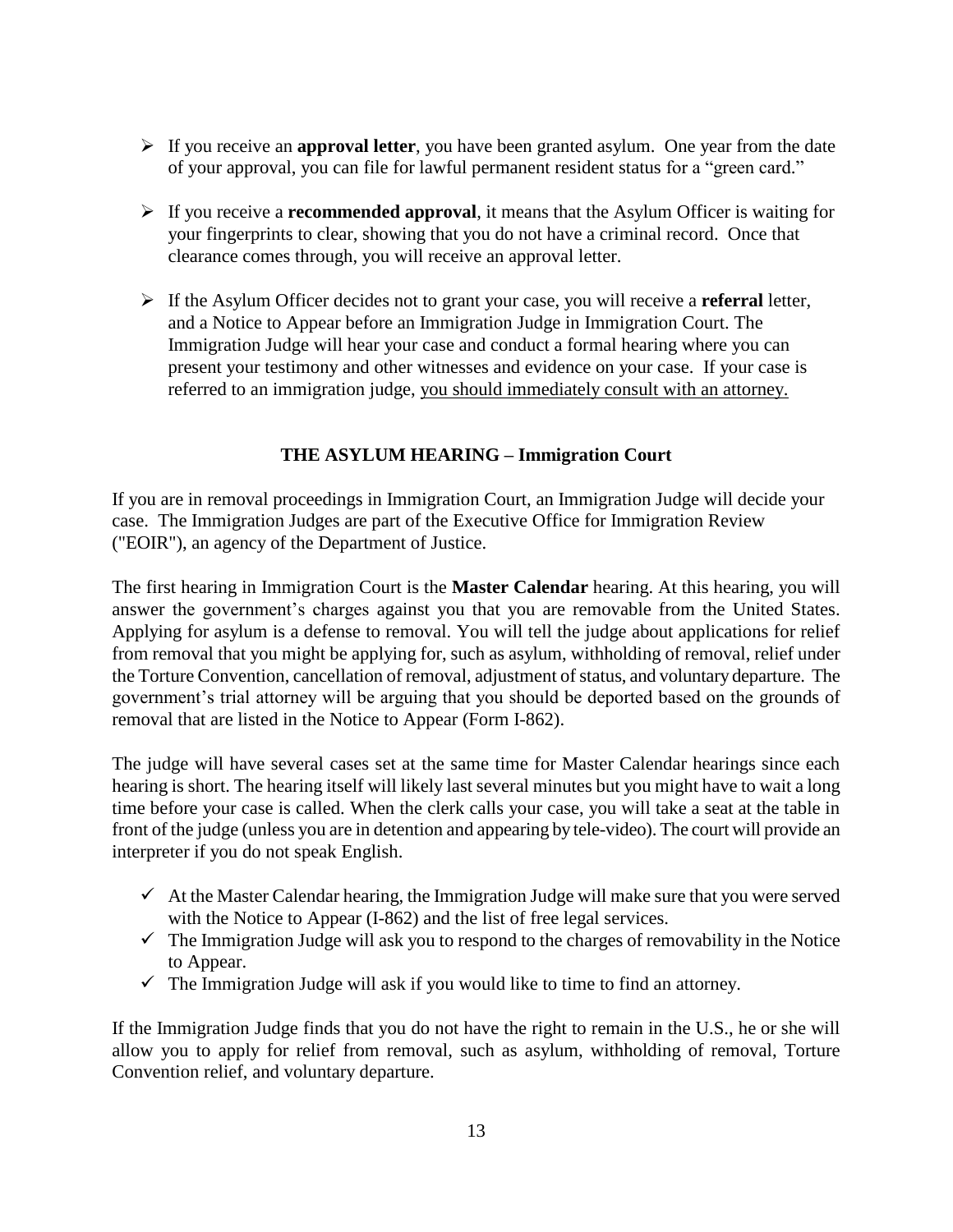# **Filing for Asylum in Court**

If you are requesting asylum for the first time in Immigration Court, the judge will schedule another Master Calendar hearing where you will fill an asylum application in court. Ask for time to complete the asylum application, usually at least 2 or 3 weeks.

When you submit your case, give one copy of the I-589 to the judge and one copy to the government attorney. Be sure to make a copy for your own record.

After you submit your asylum application in court, the judge will set a date for an **Individual Calendar** hearing, which is your full hearing about your asylum claim. The judge will also schedule a date for filing any additional materials. This submissions deadline is called the **call-up date**. At your Individual Calendar hearing you will testify, present witnesses and be cross-examined about your claim.

## **Individual Hearing**

The merits hearing, known as the Individual Hearing, in asylum cases are formal and adversarial. This hearing is the evidentiary hearing before a judge. There is a trial attorney, who acts as a "prosecutor," attempting to disprove your eligibility for asylum. Witnesses, including you, are sworn. You and the trial attorney have the opportunity for direct and cross-examination. Immigration judges are usually also very involved in questioning you and other witnesses.

Before your trial, remember to:

- Review your affidavit; be prepared to clearly explain your story and explain why you continue to fear returning home; prepare for rigorous questions by the trial attorney; and to prepare any witnesses who can help corroborate your case.
- Update your biometrics. If you aren't sure how to, make an InfoPass appointment, https://infopass.uscis.gov/, with USCIS (JFK Building, E-160) and they will tell you what to do. If you have had biometrics in the past, you may be able to call the Office of Chief Counsel and ask them to refresh your biometrics. If you have never had biometrics, you will need to ask USCIS to issue you an appointment with the Application Support Center. If you are detained, ICE will make arrangements for your biometrics. You can ask your deportation officer to confirm that your biometrics are up-to-date for the hearing.
- Make timely submissions on or before the call-up date (preferably before in case your submission is rejected). Try to make one (1) submission on or before the call-up date.
- Submit necessary motions in a timely manner
- Review the Immigration Court Practice Manual: http://www.justice.gov/eoir/

**Direct Examination by Judge:** You are the most important witness in your asylum case and your credible testimony is the key to winning. It is extremely important to prepare for your case. Be prepared to tell your story clearly and truthfully. The Immigration Judge will usually interrupt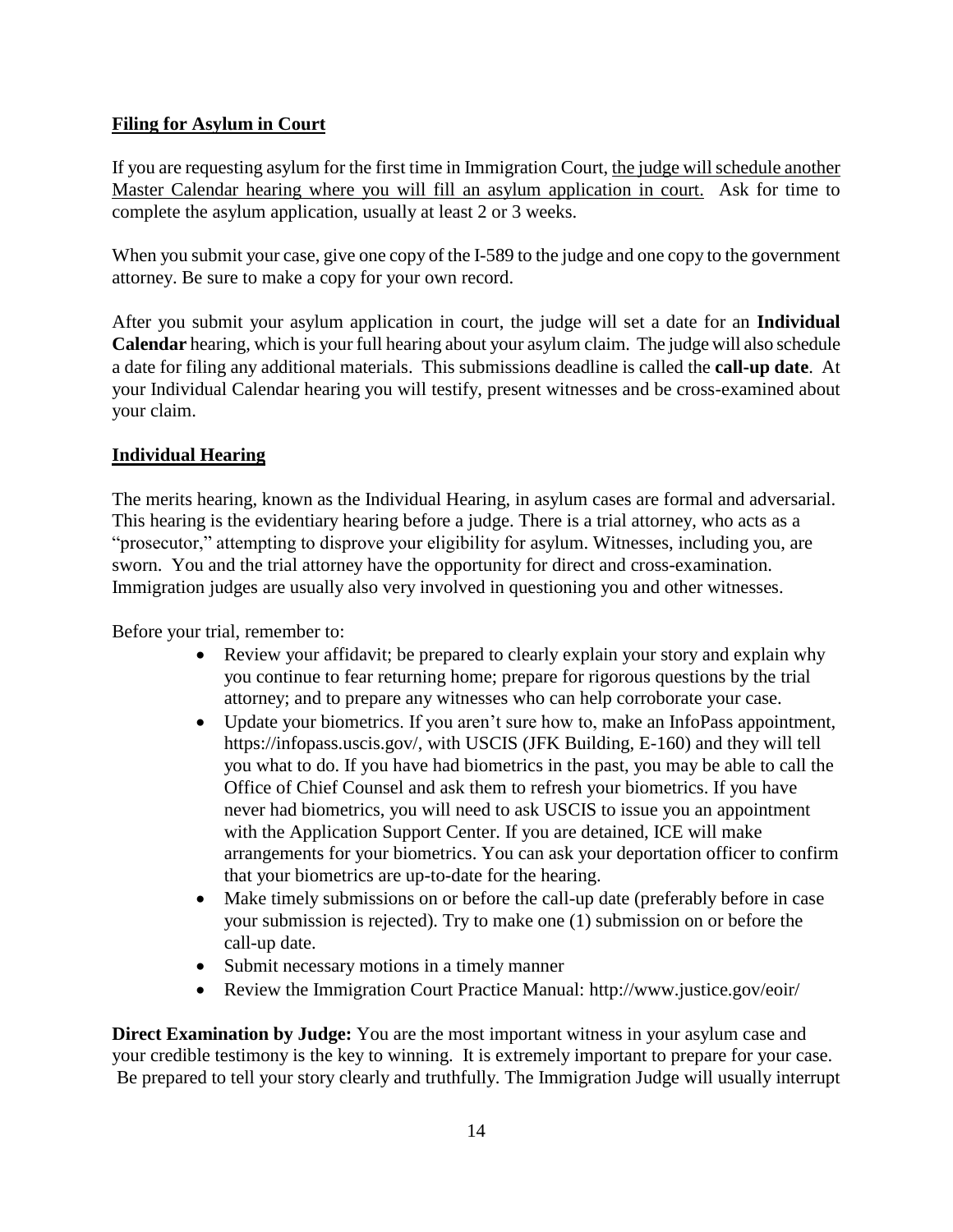and ask questions. At times, the Immigration Judge may sound angry or limit your testimony. Try to have someone with you in court who can take notes about unprofessional behavior from the judge so you can challenge it later.

**Cross Examination by the Government's Trial Attorney:** The trial attorney will cross examine you and any other witness you call. Trial attorneys often look for problems with the case, such as inconsistencies in the your story, documents that you submitted that contradict parts of your case, any trips in the your passport, why the persecutor cares about harming you, proof of your identity or at times proof of your nationality, firm resettlement in another country where you lived after first fleeing your home country, your criminal history, and other matters.

**Court Interpreters:** The Immigration Court will provide an interpreter for the Individual Calendar hearing. If you think that the court interpreter is not competent or is failing to interpret parts of your testimony, you can object to the interpreter. State your objection to the judge, not to the interpreter.

**Witnesses:** You may call witnesses to support your case. You should be sure that you know what your witnesses will say. Do not call witnesses who are not familiar with your case or the country from which you fear return, or who may say hostile or confusing things about you.

## **CHANGE OF ADDRESS**

If you move, it is extremely important to notify the government of your change of address. Send one copy of the Change of Address Form AR-11 to each of these offices:

| <b>USCIS</b>             | Newark Asylum Office  |
|--------------------------|-----------------------|
| <b>Change of Address</b> | 1200 Wall Street West |
| P.O. Box 7134            | $4th$ Floor           |
| London, KY 40742         | Lyndhurst, NJ 07071   |

If you have already filed for asylum, you may report the change of address to the National Service Center toll-free at 1 (800) 375-5283. You may also do this online at: [https://egov.uscis.gov/coa/displayCOAForm.do.](https://egov.uscis.gov/coa/displayCOAForm.do)

If your case is before the asylum office, be sure to send a separate letter to the Boston Asylum Office and Newark Asylum Office, with the confirmation that you have submitted the AR-11. If your case is in Court, you need to fill out the EOIR-33IC.

#### **EMPLOYMENT AUTHORIZATION**

You can apply for employment authorization if you receive a recommended approval or an approval of your asylum case. If you have not received a decision on your asylum case, you can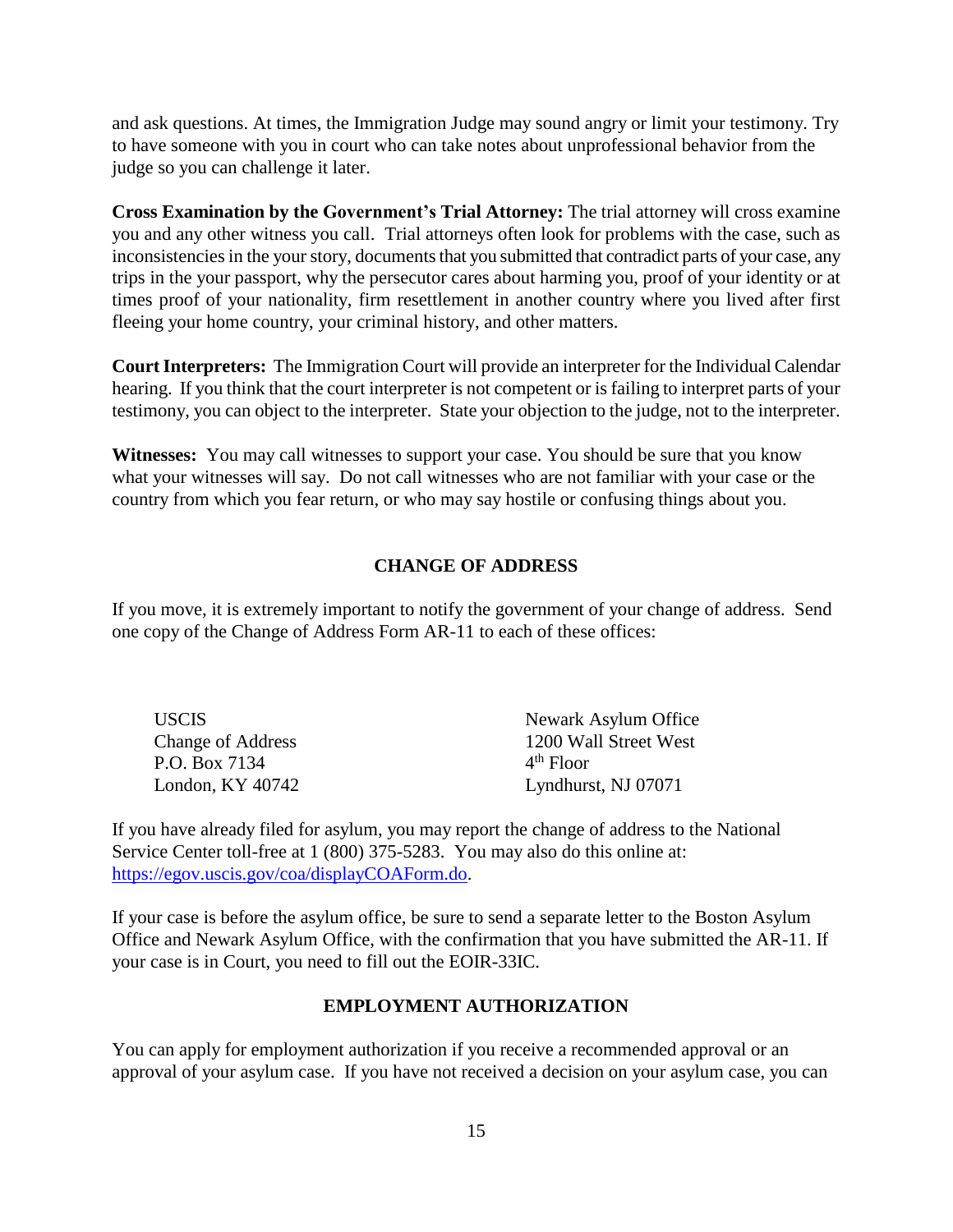also apply for employment authorization after waiting 150 days after you filed for asylum with the USCIS or the Immigration Judge, provided that the Immigration Judge has not denied your asylum case. The first work card as an asylum applicant is free. All subsequent renewals require a fee, unless you submit a fee waiver (Form I-912, http://www.uscis.gov/forms).

The "work clock" counts the number of days your case has been pending with immigration. Unfortunately, the clock stops counting the days if you ask for a continuance to have more time to prepare. Sometimes it is necessary to ask for a continuance if you need more time even though that stops the time you have to wait before you can get work authorization.

To file for employment authorization, fill out Form I-765, available on the USCIS web page at http://www.uscis.gov/forms. Requests for work authorization must include the following:

- $\checkmark$  Form I-765
- $\checkmark$  G-28, Notice of Entry of Appearance of Attorney
- $\checkmark$  Copy of I-94 Departure Record (front and back), if available
- $\checkmark$  A copy of the last work authorization card if renewing your request for work authorization(front and back)
- $\checkmark$  Copy of Hearing Notice or Receipt Notice of asylum application
- $\checkmark$  Two photographs taken within 30 days of submission to DHS with name and A# written lightly (in pencil) on the back of each

If an Immigration Judge denies your asylum application within 180 days from the date you filed your asylum application, you cannot obtain employment authorization based on your asylum application.

#### **AFTER WINNING ASYLUM**

Once you receive a final grant of asylum either from an Immigration Judge or an Asylum Officer, you may receive some services to help you adjust to life in the United States. You are eligible for a new I-94 and employment authorization card, travel document, and assistance in helping to become financially stable. Upon your grant of asylum, contact the Refugee Resettlement Agency in your area to obtain these services. For further information, contact the:

#### **Office for Refugees and Immigrants**

600 Washington Street, 4<sup>th</sup> floor. Boston, MA 02111 Tel: (617) 727-7888 <http://www.mass.gov/ori>

Once you win asylum, you may be able to bring certain family members to the United States. Asylees may file a **derivative asylum** application for a spouse and unmarried children under 21.

Once you are granted asylum and have been in the U.S. for more than one year, you can file for